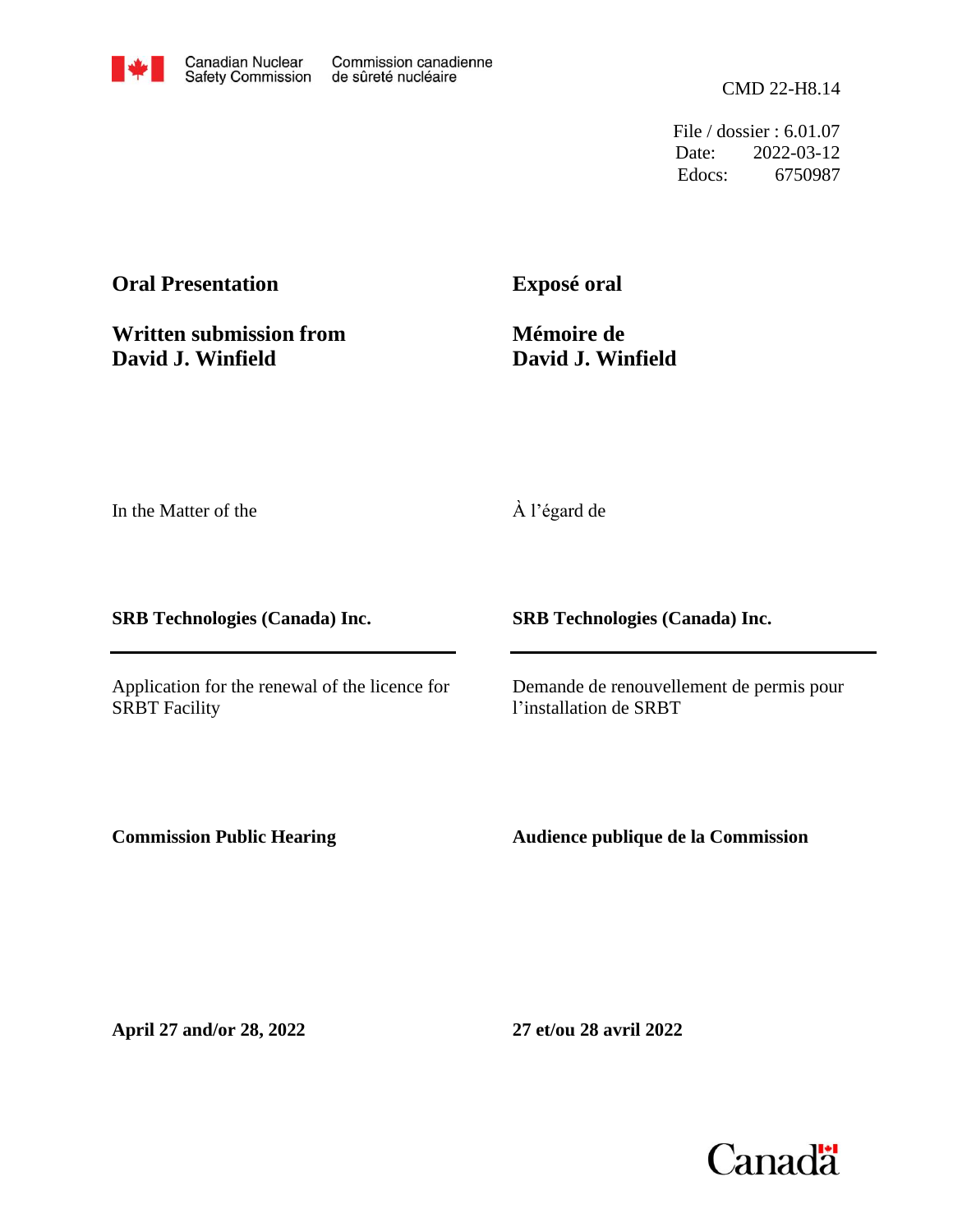# **Comments on Application for the April 27-28, 2022 Renewal of the Licence for the SRBT Facility**

**Reference: CMD 2022 H-08**

**D. J. Winfield**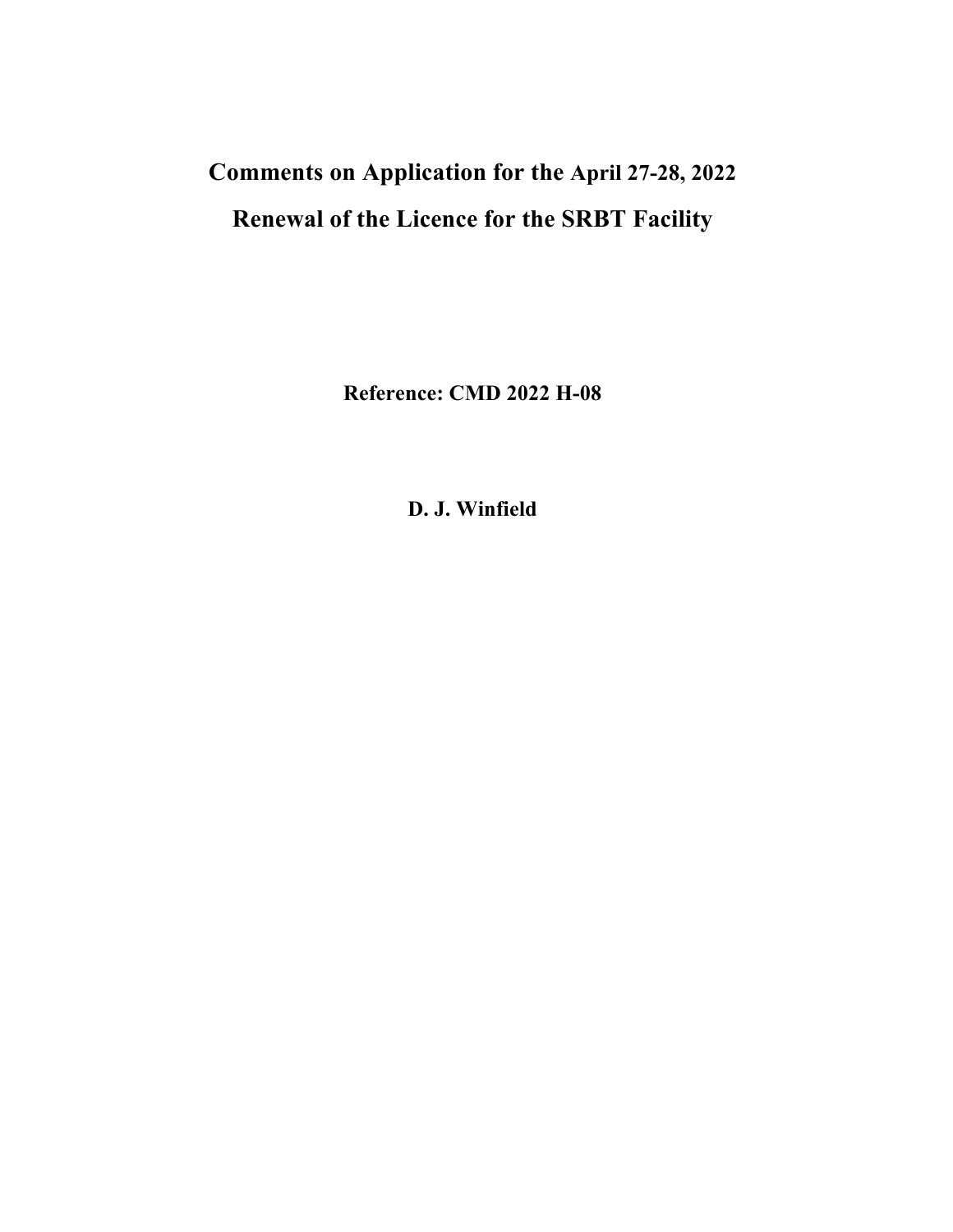# **Table of Contents**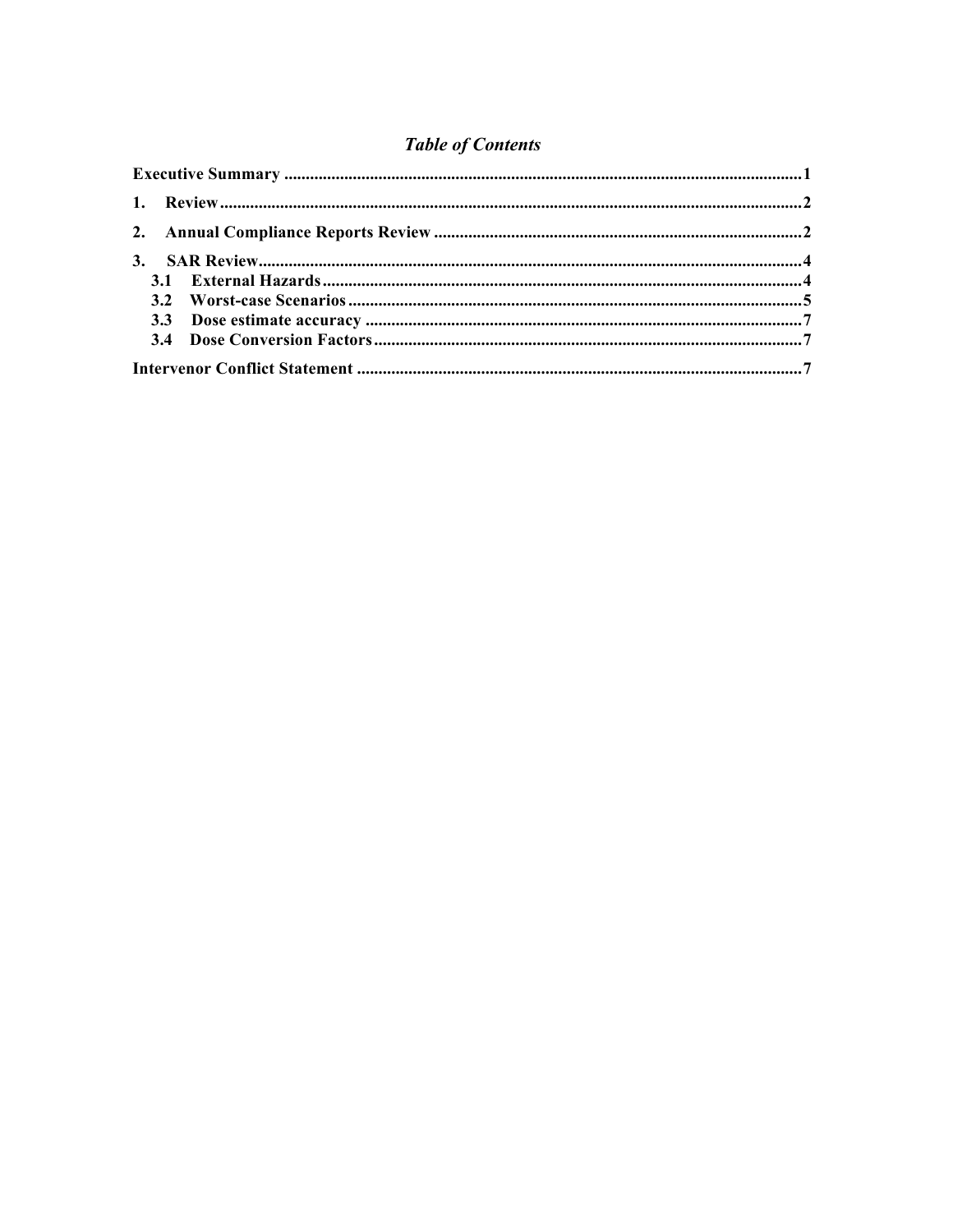## **Executive Summary**

SRBT is requesting, in CMD 22-H-08, a licence renewal period of 15 years. My opinion for the Commission is that such a period, while recognized as lengthy, is warranted and can currently be justified.

The main bases for this conclusion are (i) that no significant activity changes to the current production processes are likely in the next 15 years (ii) that the organizational structure and staff experience level is well established and stable and (iii) from observations made during a facility tour for the purpose of this intervention. Additionally, the current status of supporting safety documentation, annual reporting, and SRBT's demonstrated improved performance since the 2015 licence renewal, indicates a continued high-level commitment to operate the facility safely and compliantly.

Significant resources spent on more frequent licence renewal preparation activities and also ACR report preparation could however be more usefully expended by CNSC and SRBT focusing on the key technical safety issue; minimizing tritium releases, though design and operations. With this in mind, recommendations are made, relevant to both SRBT and CNSC staff, to improve the Annual Compliance Report (ACR) and Safety Analysis Report (SAR) content. This intervenor's impressionism is that an excessive increase in size over time for both these documents has developed, at the expense of technical quality, ease of readability and usefulness for public review. While a 15-year licence period limits formal opportunities for public intervenors, the CNSC still has authority under the Nuclear Safety and Control Act (NSCA) to control any aspect of a current licence. The public would still not be precluded from providing unsolicited comments to the CNSC and SRBT at any time, with no artificial review time constraints, albeit not in a formal public forum.

A relatively new potential external hazard from a nearby liquid propane distribution facility was identified in the 2017 SAR. From the limited information available to SRBT for the SAR, the intervenor was unable to judge whether the risk from this facility should be discounted and recommends CNSC staff obtain more information from the regulator of this facility.

Both tritium supply and product demand for SRBT's products would seem assured for decades, with effectively a closed loop from production, recycling to waste storage well established with any major changes unlikely. The potential for market impact from future use of photo-voltaic sources, noted by some intervenors for the 2015 SRBT licence hearings, does not appear to be occurring.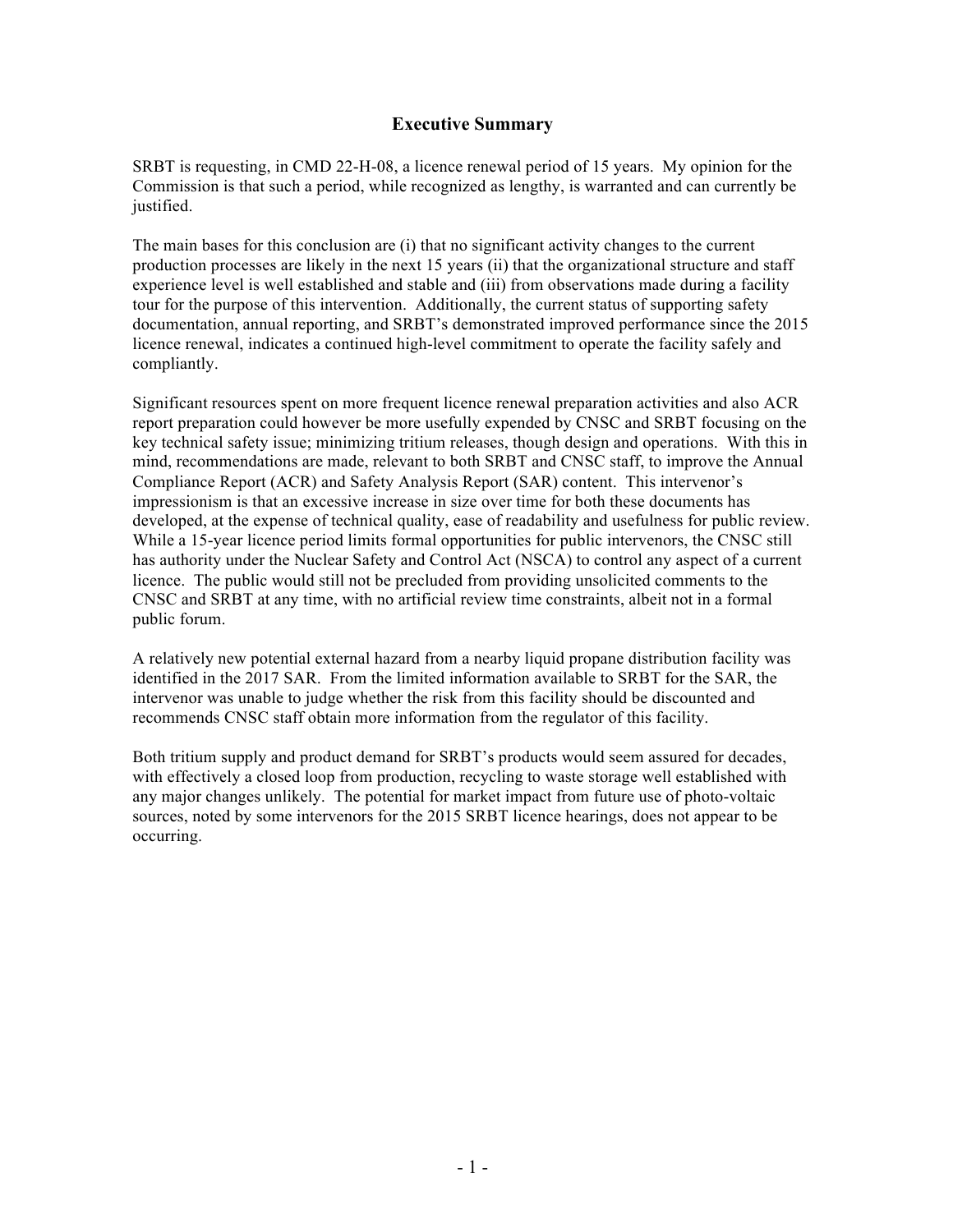#### **1. Review**

I have reviewed submissions 22 H-08-1, 22 H-08, the historical ACR's and the SAR in sufficient detail to provide some general comments for SRBT, CNSC staff and the Commission from a public outsider's perspective. The comments are intended not only to provide input for the relicencing submission decision, but with intent to encourage future safety-relevant documentation improvement. Significantly the intervenor commends to the Commission that the SAR, the ACRs, Reportable Events, Environment Risk Assessment, Benchmarking and other technical documentation have all been made easily and publically available on SRBT's web site. Particularly noteworthy for public disclosure is the absence of proprietary technology claims, often used needlessly by licensees of much larger facilities, both private and public to obscure even the most basic public reviews of licensee facilities. Such public disclosure for a small production facility, particularly for the SAR, the EA and reportable events, in what appears to be essentially entirely unredacted content, is thus noteworthy to mention to the Commission. With much detailed information this openness thus enables public opportunity for many questions and comments. Such openness can be costly and resource intensive to address. On the other hand openness and transparency offers opportunity for potential improvement in all aspects of a licensee's activities, in addition to potentially improving public support and trust.

#### **2. Annual Compliance Reports Review**

The intervenor finds the current ACR content is challenging to review because of unnecessarily excessive content requirements, over 300 pages for an annual summary. From 2000 to 2020 the ACR content increased from 6 pages to over 300 pages. This length now exceeds annually the entire content of many SARs for significantly larger and much higher risk nuclear reactor facilities that the intervenor is aware of. A graded risk-informed regulatory approach does not seem apparent. This is despite SRBT using a single radioisotope in a relatively simple overall production process, recognizing that individual process activities are complex and precise, but on very small physical scales. It is also expected that individual production processes will not differ in the foreseeable future. Issues of major maintenance, major obsolescence, ageing management, equipment qualification and difficult equipment inspection regimes are not factors of any significant safety concern, by comparison with much larger complex reactor facilities.

The prescriptive requirement of fourteen Safety Control Areas (SCAs) in the SRBT ACRs since 2011 seems to be a slightly modified version of fourteen safety factors used in the IAEA SSG-25 nuclear power plant and the, essentially identical, IAEA SRS-99 research reactor documents, These safety factors were introduced by the IAEA as topics to be assessed for reactors for licence renewals and / or for long-term Periodic Safety Reviews (PSRs) of 10+ years periodicity. The IAEA safety factors were not designed or intended to be used as content for power or research reactor ACRs, due to the substantial resources and time needed for a meaningful review of, in the main part, issues of longer time concern<sup>1</sup>. Current international experience even for small research reactors, < 10 MW, is that the overall PSR process for fourteen safety factors, itself typically takes  $\approx$ 2-3 years.

The prescriptive SCA approach might provide some overall regulatory format consistency for nuclear facility licensees. Using identical SCAs however for entirely different types of facilities without recognizing specific facility features seems to be a weakness. The IAEA safety factors focus only on power and research reactors. The intervenor also does not see the application of a

 $1$  Detailed review criteria for the safety factors are provided in Technical Safety Review (TSR) Service Guidelines, Periodic Safety Review, IAEA Working Document, July 2, 2020.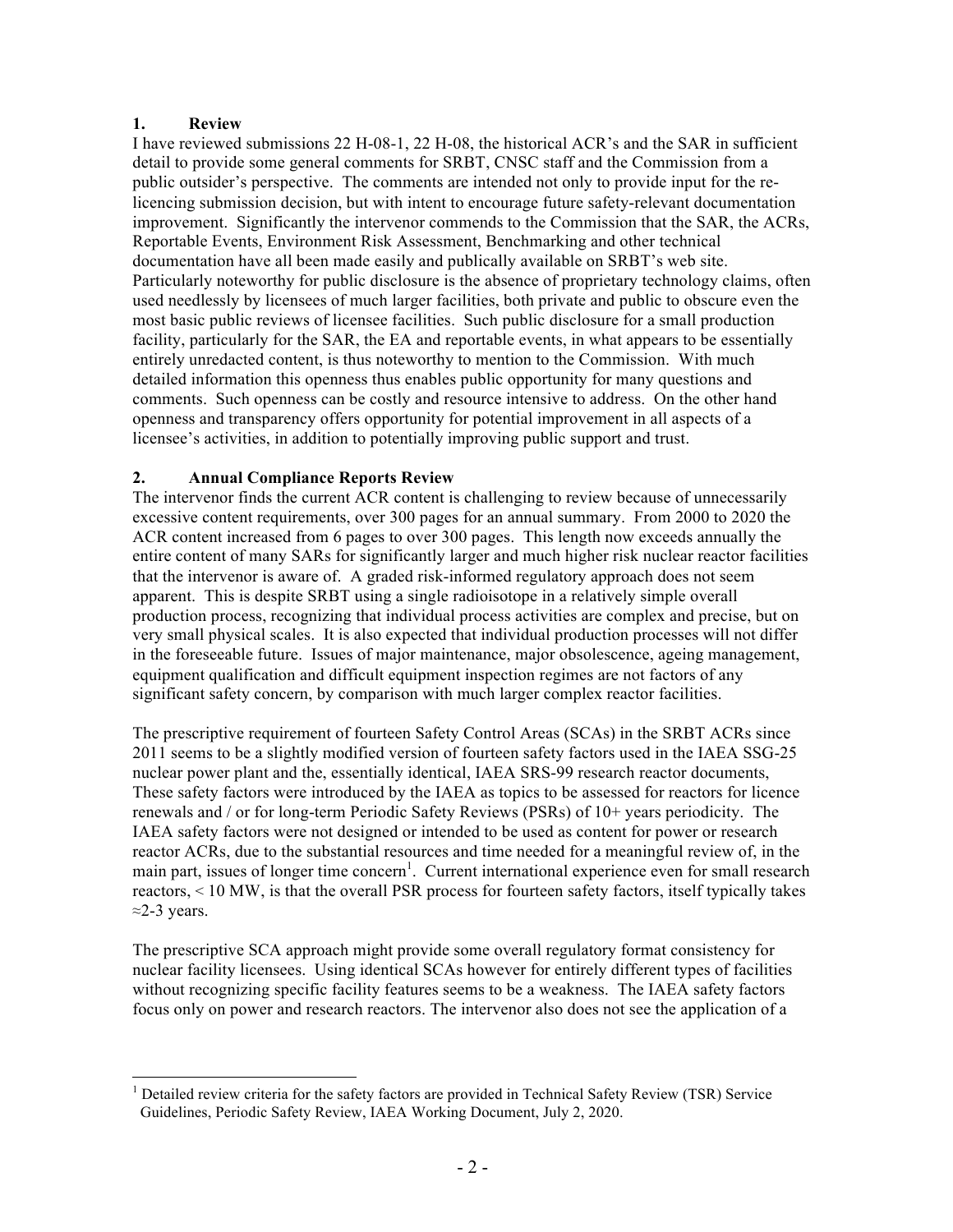graded approach in the significant-volume example of detail in the SRBT ACRs, compared to NPP licensing with their orders-of-magnitude upscaling in equipment size, radioactive inventory, operational complexity and staffing.

The ACR format used prior to SCA's, seems to this reviewer to have been more performance based, and usefully more suitably focused on safety topics. Apart from excessive content, due to the SCA format, the intervenor believes the assessment of global compliance, that seems to be the regulatory oversight goal<sup>2</sup>, is deficient due to inherent flaws in the method. A well-established standardized and auditable methodology of deriving a global assessment (rating) for a defined attribute, in this case safety compliance / performance, using a list of objective and subjective variables, (i.e. the fourteen SCAs), is the Analytic Hierarchy Process (AHP). This does not seem to have been applied in Table F-5 of the oversight report<sup>2</sup> even in a cursory way, as the tick-box approach assumes that each SCA is equally ranked in safety importance for the time period of one year, which is not the case. When assigning relative rankings, SCA's should be independent; they are not, and there are a number of interconnections. Assessing SCA Physical Design for instance might imply judging effort spent on design / safety reviews aimed at revealing hidden design flaws and tracking of design modifications made. The latter for example might more appropriately by dominated by design change control activities, under SCA Operating Performance. For a small production facility such as SRBT with a fixed highly specialized product line, it may well be that the Physical Design SCA is not all relevant in the short time of one year. SCA, Safeguards and Non-Proliferation is itself ranked N/A in the oversight report, but is included in the ACR.

The intervenor concludes that the SCA ratings in the Regulatory Oversight Report for SRBT will give rise to an overall conclusion, not supported, or auditable, by standard decision analysis methodology. For instance giving a satisfactory (SA) rating to each of the thirteen remaining SCA's implies the importance of each SCA to safety is exactly the same, which is not the case. Misleading conclusions from a matrix such as Table F-5, are thus likely<sup>2</sup>. The 2020 discontinuance of the CNSC's previous use of the Fully Satisfactory  $(FS)$  rating<sup>3</sup> demonstrates, in my view, a methodology deficiency<sup>4</sup>.

The graded approach was first introduced into IAEA standard documentation with IAEA SSG-22, for research reactors. Research reactors were specifically used by the IAEA first, due to the many orders of magnitude variations in reactor power and design complexity, as examples of facilities of a common type where scalability for safety and licensing could logically be applied. Use of a graded approach between entirely different types of facilities but using the identical SCA listing for regulatory compliance is more problematic. A comparison, which maybe useful from an overall risk perspective in the context of using a graded approach might be to compare the SRBT tritium possession licence limit with the tritium content in the moderator system (i.e. in HTO form) of a single CANDU unit and also with the Darlington Tritium Removal Facility tritium limit. For SRBT with its limited quantity of a single isotope the intervenor does not though see the claimed usefulness<sup>5</sup> of grading in a 300-page ACR.

<sup>&</sup>lt;sup>2</sup> Regulatory Oversight Report for Uranium and Nuclear Substance Processing Facilities and Research Reactors in Canada: 2020, Table F-5, SCA Ratings, SRB Technologies (Canada), Inc., 2016-2020.<br><sup>3</sup> Ibid, Section 5.2.<br><sup>4</sup> CMD H22-H8 Reference A. Risk Ranking

 $^5$  http://www.nuclearsafety.gc.ca/eng/pdfs/Presentations/CNSC\_Staff/2017/20170810-doug-miller-use-ofgraded-approach-eng.pdf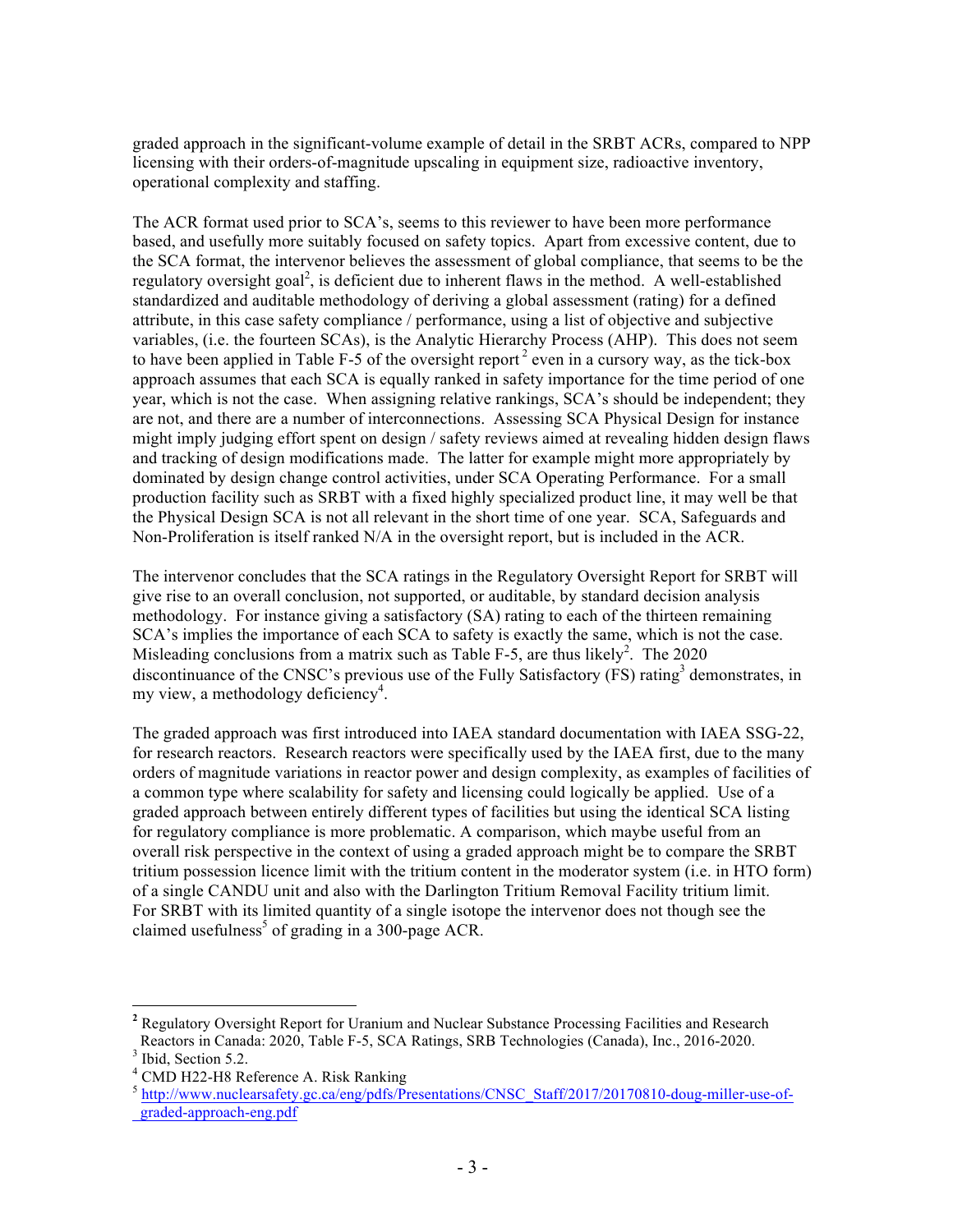Much detail especially of fixed description requiring infrequent updating and of little direct relevance to annual review could logically be located in other technical reference documents. A focus on OLCs, introduced it seems only in 2015, would provide a major measure of regulatory requirements of a practical and relevant nature and seem to be ample to cover most of the needs of an ACR. Repeating the text of OLC's when there are no exceedances seems unnecessary and leads to information overload for the public reader. Only exceedances, precursor events or systematic trends need to be mentioned in an ACR. Historical trends of emissions, radiation doses are key parameters for inclusion and these are indeed well documented in the ACR. Unnecessarily repeating identical information in different tables e.g. tritium releases, detracts from readability though.

Prior to the use of SCA's, not used internationally by the IAEA for ACRs, the SRBT ACR's were more focused on essential safety issues and much easier to comprehend. The SCAs may provide a convenient approach for reporting consistency between licensees, but this does not address major differences between reactor and non-reactor licensee facilities. My impression is the SCA approach tends to lose focus on key safety features that in any case can be captured almost entirely by facility specific OLC's. For SRBT these are very well defined in the SAR Chapter 10. Root causes of any serious OLC non-compliances / exceedances would be identified by the Reportable Event process. These root causes would then be classified into one or another of the SCA's. An appropriate measure of annual compliance should be dominated by quantifiable impact. The extent of OLC non-compliance will always be facility specific, leading in turn attention to root causes which would invariably be linked into an SCA appropriate for a specifc facility.

## **3. SAR Review**

In the review time available the intervenor reviewed the SAR only generally but not in detail. Four topics are mentioned below. Section 3.1 is recommended to be addressed by CNSC staff in the near term and Sections 3.2 to 3.4 recommended to be addressed for longer term updating of the SAR. Overarching comments would be to aim for improved integration of the analysis presented, provide concise summaries of analysis assumptions, minimise excessive detailed discussion of topics with little relevance to safety and reducing obsolete details. The intervenor recognises such SAR updating requires a significant undertaking.

## **3.1 External Hazards**

Two external event 'worst-case' dose scenarios (C and D) are postulated in Appendix A. The remaining Scenarios A, B, E, F, G are postulated internal events. The external event scenarios do not include any further discussion of the potential external hazard from a propane storage tank BLEVE scenario that was raised in Section 4(l), Proximity of Industrial Facilities. Inclusion of Section 4(l) in the external event scenarios of Appendix A would have been appropriate for completion, as well as to recognize the potential non-radiological risk to staff, building and equipment, of this scenario, which was one of five 'worst-case' scenarios assessed by the safety authority for the propane distribution facility.

Section 4(l) noted that SRBT was about 200 m from the storage tank location, imposed externally by industrial development since about 2017. Concern of a tritium release, when potential fatalities from a BLEVE explosion blast pressure, fireball thermal radiation and flying missile debris might well dominate the risk, would appear to be a much smaller concern. The external risk at the SRBT location from the above-ground 49,000 USWG propane storage tank is quoted, from an MIACC acceptance threshold to be  $\leq 10^{-5}$  fatality / year. The intervenor notes this MIACC acceptability criteria is one of individual fatality risk. Considering the number of personnel employed in the TransCanada Corporate Park complex, of which SRBT is located, suggests however that a societal risk acceptability criteria would be more appropriate. The intervenor also notes that an individual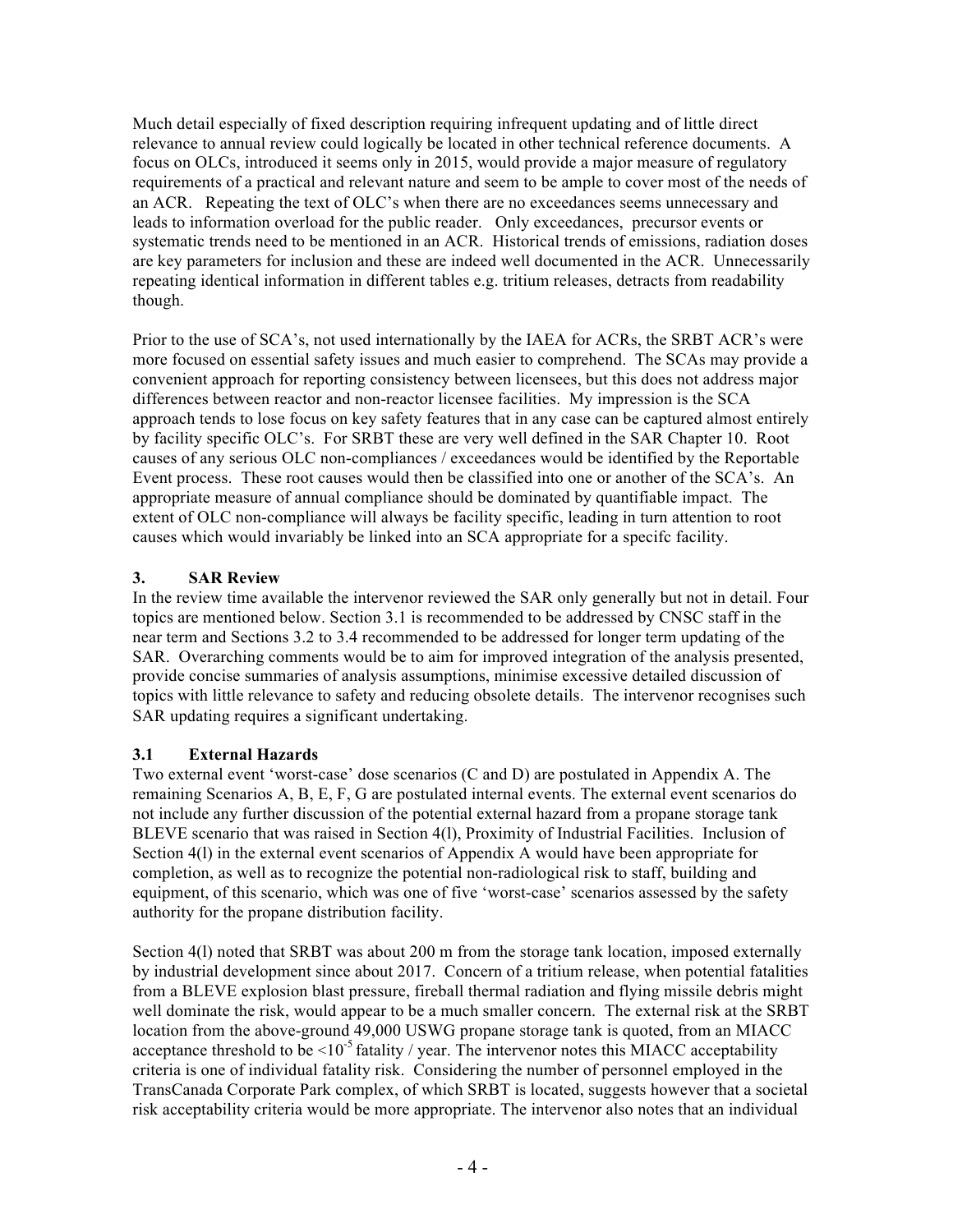fatality risk of  $>10^{-5}$  per year is judged unacceptable for new industrial installations in several international jurisdictions, including the Heath and Safety Executive (HSE) of the UK. Not provided in the SAR, nor in any available reference, is a diagram of the predicted individual fatality risk per year contours from the storage tank source, relative to the SRBT location. The intervenor cannot therefore make a judgement of the relevancy, or otherwise, of the quoted  $\langle 10^{-5} \rangle$ fatality / year as no risk contours are shown. The quoted distance of 200 m has now been more accurately taken as about 250 m. With the presence of a number of additional, albeit much small tanks with possibly unknown additional propane content within the secure area of the large tank, this might result in a distance uncertainty from a potential ignition source to perhaps  $\pm 25$ m.

Bearing in mind the inherent large uncertainty in any probabilistic risk acceptance threshold, such as the MIACC fatality risk criteria, my conclusion is that the brief analysis information provided in Section 4(l) of the SAR (which, as an externally imposed hazard, was not performed or contracted by SRBT) is insufficient to discount any impact on SRBT from this relatively recently imposed external hazard.

The postulated high probability that a warning will be given prior to a potential accident is not substantiated in the SAR. The type of warning initiator is not mentioned, whether it be fire and is automatic (24/7). Typically BLEVEs have extreme consequences and initiating event frequency predictions have very large uncertainties. Accident experience indicates progression, from an initiating fire transitioning into a BLEVE, cannot be well predicted in time, due to widely varying factors. The SRBT staff emergency procedures, suggested immediately following a 'warning', in the SAR might thus be questionable. The SAR claim that in between buildings will attenuate blast pressure and thermal radiation impact provides no reference details. These buildings might though credibly contribute to missile fragment impact damage. Regardless, the in between buildings are not in any case engineered for blast protection, where blast mitigating credit could be claimed. For ground-based storage tanks, engineered BLEVE protection can be provided by an earthen and rock berm / talus, designed to directionally reflect the blast pressure wave.

With probabilistic risk uncertainties being so large with regard to event frequency, the intervenor recommends more information should be obtained from a deterministic consequence analysis of a BLEVE at the storage tank location. The location is basically fairly flat ground. Generic literature analysis is therefore likely to be applicable and adequate to provide a good assessment of the fireball radiation impact and blast overpressure, as a function of distance. Such consequence analysis for these two parameters in particular should be requested and would be expected to deterministically predict consequences for the distance range 200 - 300 m in the direction of SRBT, without large uncertainties. It should be noted that BLEVE impact severities do not increase proportionately with the propane source quantity.

#### **3.2 Worst-case Scenarios**

Figure 12 presents potential dose calculations for seven 'worst-case' scenarios. The concept of presenting many hypothetical 'worst' cases is confusing for a public reviewer, e.g. predicted maximum doses for a public receptor at 99 / 100 m vary by factor of six between four of these 'worst cases'. It should be possible to screen these seven cases into one bounding release scenario based on a source term basis, defined by the potentially largest quantity of tritium, thus eliminating much of the extensive dose analysis calculations currently in the SAR and reduce its volume. The SAR is not the location where an overwhelming amount (60 pages) of computer print out with historical input parameters should be archived. There should be no reason why all the Pasquill weather classes need to be analysed; typically the extremes of Pasquill A and F should be adequate. It is not clear if the 99 / 100 m distance has been arbitrarily chosen or actually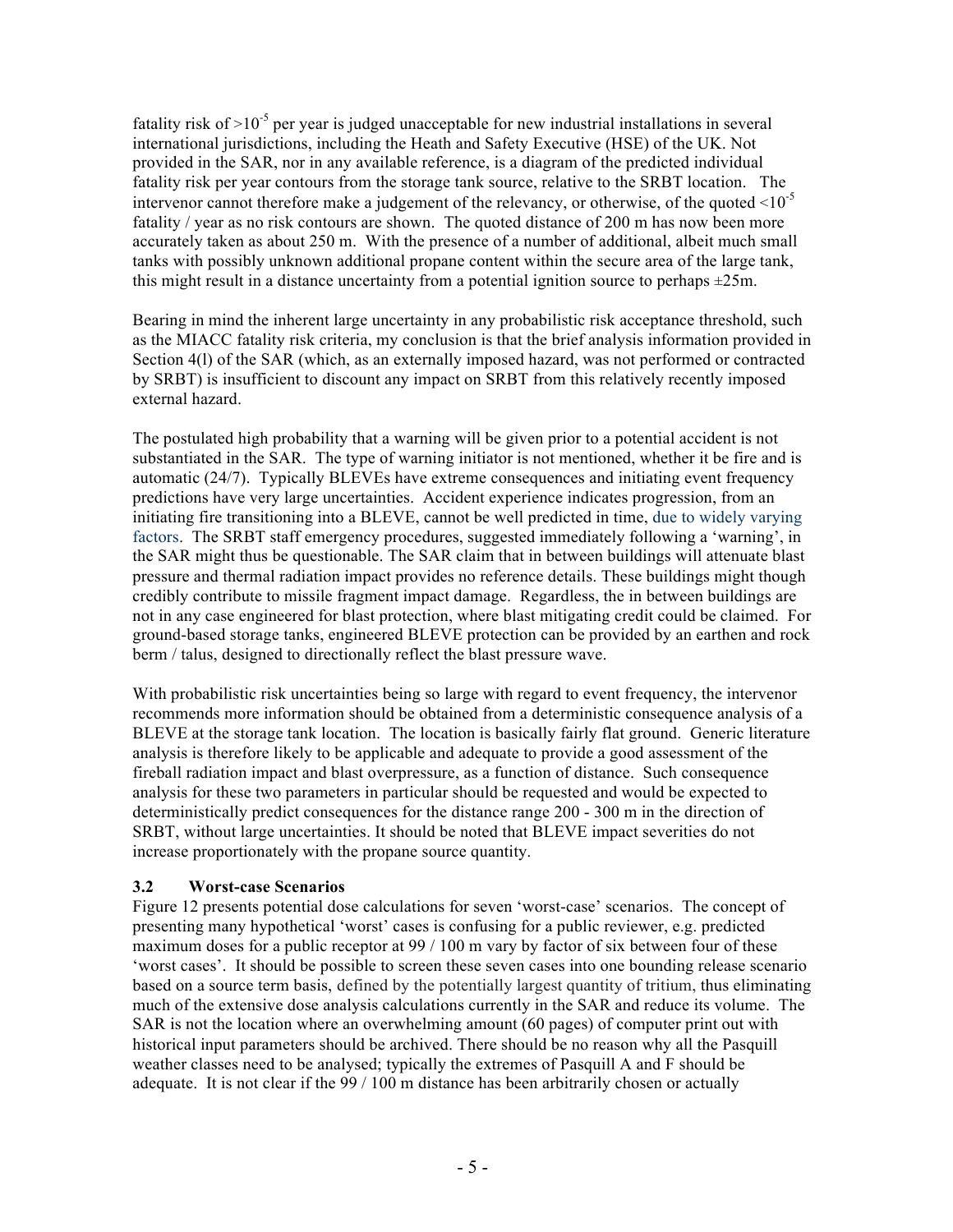represents the distance for the peak dose. A dose-distance graph for the two extreme weather conditions would provide clearer information for a reviewer.

Probabilistically defining a 'worst-case' release scenario can be illusory, let alone defining seven of them. Traditionally, but more appropriately named is the design basis accident (DBA). The reviewer should be presented with just a simple bounding case for the facility, defined by a clear summary of realistic upper limits for the many assumptions for the release / dispersion parameters and dose conversion factors used. DBA assumptions used should be conservative but not arbitrarily defined. Examples would be using the facility licensed possession inventory as the source term for atmospheric release; 100% ground level release, Pasquill F weather dispersion and using a 100% HTO DCF for the various dose receptors. This bounding scenario, or some variation upon it, would then, in effect, be the design basis accident release. The IAEA has in recent years introduced 'design extension condition' scenarios for nuclear facilities, formally more sensibly referred to as beyond design basis accident (BDBA) scenarios. With the simplicity of the SRBT facility, dealing with a single isotope, a bounding DBA case could credibly discount any need to consider design extension BDBA cases. The argument might be made that a 100% ground release rather, than an elevated stack release, is a design extension condition. Regardless, a ground level release dose prediction should be made. Also, a well-defined DBA dose estimate would provide a very simple overview and eliminate much analysis. With a maximum DBA dose predicted, the various mitigation factors and assumptions could then be assessed independently to show what dose reduction factor on the DBA dose could credibly be claimed, without repeating and documenting numerous detailed analyses of a range of release scenarios by postulating numerous worst-case events.

An important example of assessing dose estimate assumptions and their uncertainties is the rate of HT conversion to HTO. This is very difficult to estimate and doses are extremely sensitive to the HTO content because of the unique nature of the various tritium DCFs. No justification is provided for the SAR assumption of 25% HTO in the releases, other than to say it is adequately conservative. A worst-case assessment would simply just assume 100% ultimate conversion to HTO, thus simplifying calculations and the need for any conversion rate assumption. If the predictive DBA dose is unacceptable then arguments would be made to derive dose reduction attributes, based on design and operational activities, that are intended to do just that and can be credited to do so.

Referencing and summarizing historical analysis, instead of reproduction in the SAR, would help to reduce excessive volume and much improve readability. The presentation of numerous SAR Appendices makes review difficult if information is not compactly integrated throughout. Content volume could also usefully be much reduced by eliminating information of little safety relevance that could be contained and referenced in lower level technical documents. This should help reduce the frequency of SAR updates. To avoid the necessity of revising large SARs, which requires a significant and dedicated resource commitment, with respect to the most important safety related facility technical limits and administrative controls, the Operating Limits and Conditions (OLCs), it is suggested that these be listed in a stand-alone document of a few pages. The OLCs can than be updated, upon a requirement of the regulator or the facility owner and approved by the regulator, without any need for a licence amendment or a SAR update. The current SRBT licence and LCH indeed currently and satisfactorily defer to the SAR and Section 10 then adequately lists the OLC details. To streamline the approval process for OLC revisions and still maintain regulatory oversight, the SAR only then needs to refer the reader to the current standalone OLC document, without any other detail being needed in the SAR.